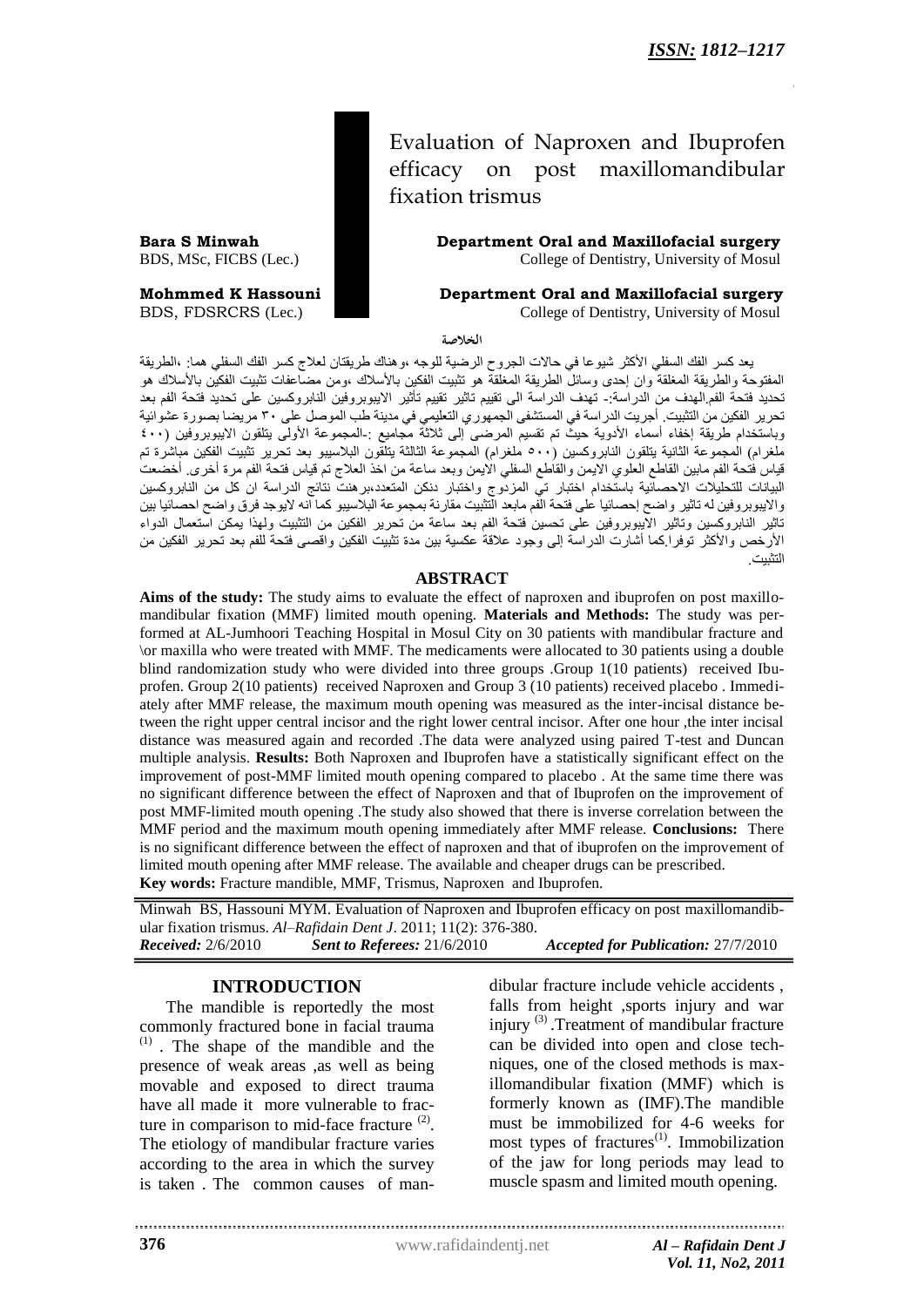Normal mouth opening in healthy adults is reported to be 36 -46 mm. When a measured inter-incisal opening is less than 35 mm , it means there is a limited mouth opening <sup>(4)</sup>. Because of the limited mouth opening ,diet may be restricted ,speech and appearance also impaired and behavioral deficit may arise (5) . Trismus tends to develop slowly . In some patients, it cannot be noticed until they can only open 20 mm or less. Treatment that begins early in the condition is likely to be more  $effective<sup>(6)</sup>$ .

Over the years ,many methods have been attempted to treat limited mouth opening . An example of these methods is wooden tongue spatula ,acrylic screw and trans-cutaneous electrical nerve stimulation (TENS). The most important cause of trismus is pain which can be alleviated by the use of NSAIDs .This study was carried out to evaluate the effects of two types of NSAIDs which are naproxen and ibuprofen on post MMF Trismus.

### **MATERIALS AND METHODS**

Patients: The study comprised thirty patients who were treated for mandibular fracture by closed reduction and fixation with MMF (maxillomandibular fixation) which was formerly named as IMF or inter maxillary fixation. Their jaws were immobilized for a period of 3-6 weeks. They were randomly selected and divided into 3 groups of 10 patients for each group. The patients included in this study were clinically healthy and had no contra-indication for the administration of NSAIDs. Patients with traumatized anterior teeth were excluded from this study.

Grouping: Three groups of capsules were prepared, one group contains 400 mg ibuprofen, the  $2<sup>nd</sup>$  group contains 500 mg naproxen ,while the  $3<sup>rd</sup>$  group contained sugar. Each group of capsule was given a code of either A, B or C. These were prepared and coded by the pharmacist. Neither the examiner nor the patient knew the contents of any capsule when it was administered by the patients (double blind selection).Patients were randomly selected into 3 groups of 10 patients for each group. In group 1, the MMF was released and the patient ingested a capsule coded A. In group 2, the MMF was released and the patient ingested a capsule coded B. In group 3, the MMF was released and the patient ingested a capsule coded C.

Exercise: After release of the MMF and capsule ingestion, each patient started on jaw exercise for 60 minutes with the aid of a wooden tongue spatula to overcome trismus due to muscle spasm .The simplest method of doing the exercises was by the insertion of a wooden tongue spatula between the upper and lower dental arches, with the number of spatulas increased gradually.

Mouth Opening Measurement: After releasing the MMF, the patient was asked to open his\her mouth as widely as possible until pain was felt and the distance was measured from the incisal edge of the right upper central incisor to the incisal edge of the right lower central incisor using a dental vernier "Munchner Model.". The maximum inter incisal distance was measured and recorded at minute 1 and at minute 60 following capsule ingestion using the dental vernier "Munchner Model".

# **RESULTS**

In the ibuprofen treated group, there was a significant difference between mouth opening at minute one after MMF removal and that at minute 60 as shown in Table (1) and as shown in Figure (1).

| Drug             | Mean $\pm$ SD           |                          | $p$ -value         |
|------------------|-------------------------|--------------------------|--------------------|
|                  | <b>Opening at 1 min</b> | <b>Opening at 60 min</b> |                    |
| <b>Ibuprofen</b> | $13.50 + 5.44$          | $23.40 + 5.27$           | < 0.001            |
| <b>Naproxen</b>  | $17.10 + 6.86$          | $27.60 + 4.62$           | ${}_{< 0.001}$     |
| <b>Placebo</b>   | $20.30 \pm 7.01$        | $20.60 \pm 6.93$         | 0.08 <sub>NS</sub> |

Table (1): Effect of Ibuprofen, Naproxen and Placebo on mouth opening Using paired t–test.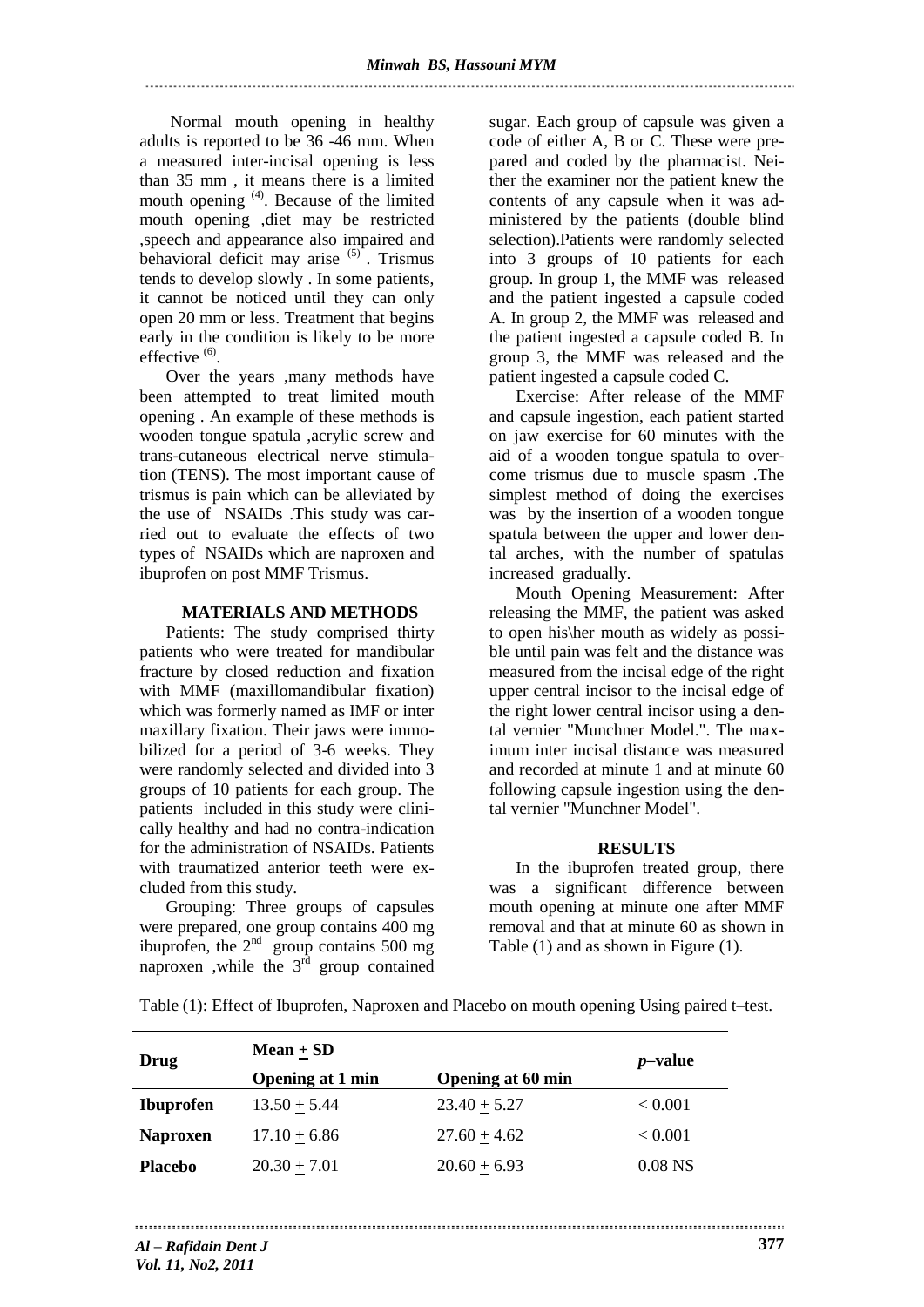*Evaluation of Naproxen and Ibuprofen efficacy on trismus*



Figure 1: Effect of Ibuprofen, Naproxen and Placebo on mouth opening

In the naproxen treated group ,there was a significant difference between mouth opening at minute one after MMF removal and that at minute 60 as shown in Table (1) and as shown in Figure (1). In the placebo treated group ,there is no significant difference between mouth opening at minute one after MMF removal and that at minute 60 as shown in Table (1)and as shown in Figure (1).

The improvement among the three groups were accounted as : The improvement  $=($ (Mouth opening at 60 min –mouth opening at 1 minute )\Mouth opening at minute one  $\chi$ 100

There was no significant difference in the improvement of mouth opening achieved in the brufen treated group and that of naproxen treated group ,while, there was a significant difference in the improvement of mouth opening achieved by the ibuprofen treated group and that of the placebo treated group ,and, there was a significant difference in the improvement of mouth opening and that of placebo treated group ,as shown in Table (2).

| <b>Table (2):</b> Comparison of mouth opening improvement after 60 minutes of operation among |  |
|-----------------------------------------------------------------------------------------------|--|
| drug.                                                                                         |  |

| <b>Drugs</b>     | <b>Percent Improvement After 60 Minutes</b><br>$Mean + SE$ | <b>Duncan Group</b> |
|------------------|------------------------------------------------------------|---------------------|
| <b>Ibuprofen</b> | $100.63 + 33.19$                                           | А                   |
| <b>Naproxen</b>  | $92.59 + 34.06$                                            | А                   |
| <b>Placebo</b>   | $1.67 + 0.86$                                              | B                   |

Different letters vertically mean significant difference at *p*<0.05 using paired t–test.

Comparing the number of improved cases: There was a significant difference between the number of improved cases in the naproxen treated group and ibuprofen treated group and that of placebo treated

group . (BTG:10, NTG :10,PTG:3) Correlation : There was significant inverse correlation between the duration of MMF period and the mouth opening at minute 1 Figure(2).



Figure (2): Relationship between duration of fixation and opening at minute 1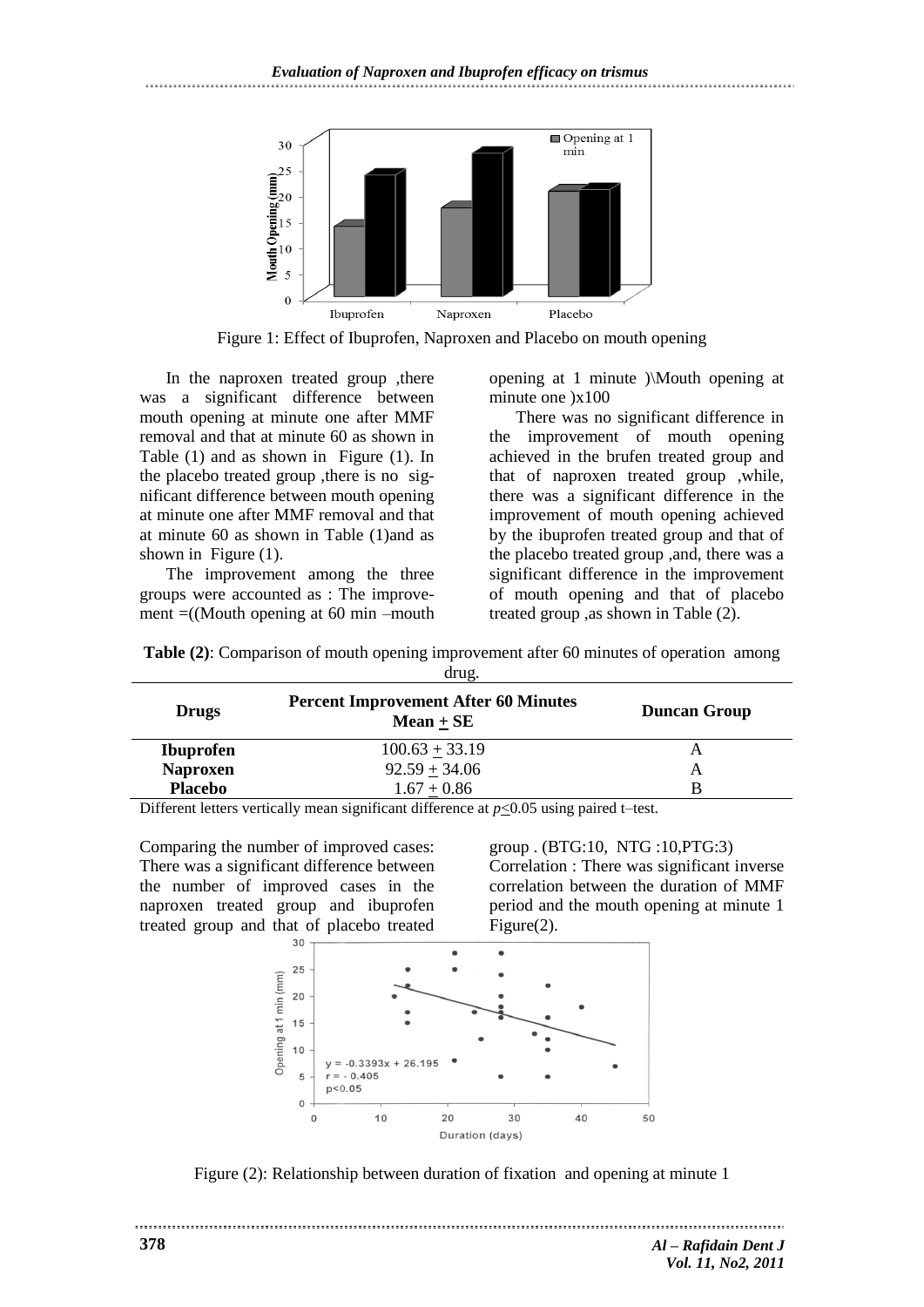## **DISCUSSION**

In the ibuprofen treated group (BTG),there was a significant difference between mouth opening at minute one and that at minute 60 after MMF removal .All the ten cases within the group showed improvement in mouth opening. Several clinical studies have been performed on the efficacy of ibuprofen in controlling post operative trismus. Alkaskus (7) showed that both ibuprofen and paracetamol have a significant effect on post traumatic limited mouth opening.

In the naproxen treated group ,there was a significant difference in mouth opening at minute one and that at minute 60 after MMF removal . All ten cases within the group showed improvement in mouth opening. Allen and Bobbie concluded that the administration of naproxen sodium in the immediate post operative period may be indicated for optimum post operative analgesia $^{(8)}$ . Kirsch et al showed a significant superiority in pain reduction of naproxen than paracetamol  $^{(9)}$ .

In the placebo treated group there were no significant differences between mouth opening at minute one and that at minute 60 after MMF removal and in three of ten cases showed improvement in mouth opening. Placebos are pharmacologically inert substances that nonetheless have therapeutic effects .They act by alleviating anxiety and are fairly effective in a high percentage of cases. It has been suggested that placebo analgesia may be mediated by endorphins( naturally occurring morphine) like pain reducing substances  $(10)$ .

There was a significant inverse correlation between the durationof MMF period and mouth opening at minute one after MMF removal. Fouad  $(11)$  concluded that a short period of MMF (14 days ) followed by an arch bar wired to the lower jaw is a suitable alternative to conventional MMF period (28 days ) for the treatment of the fracture of the mandibular teeth bearing area in that there is a significant difference in the degree of mouth opening limitation.

### **CONCLUSIONS**

Most of the patients with mandibular fractures who are treated by maxillomandibular MMF, will complain from limited mouth opening after MMF release There is no significant difference between the effect of ibuprofen and that of naproxen on the improvement of limited mouth opening after MMF release ,so the most cheaper drug can be prescribed.

A short period of MMF (14 days ) followed by an arch bar wired to the lower jaw is a suitable alternative to conventional MMF (28 days )for the treatment of the fracture of the mandibular teeth bearing area.

### **REFERENCES**

- 1. Anderson T and Alpert B. Experience with rigid fixation of mandibular fractures and immediate function . *J Oral Maxillofacial Surg* 1992;50: 555-560.
- 2. AL-Rawee RY. Incidence of maxillofacial trauma in Nineveh government. M,Sc, Thesis, University of Mosul ; 1997.
- 3. Dongas P, Hall GM. Mandibular fracture patterns in Tasmania , Australia. *Aust Dent J*. 2002;47(2):131-137.
- 4. Inchimura K ,Tanaka T .Trismus in patients with malignant tumor s in the head and neck . *J Laryngol Otol*. 1993;107:1017-1018.
- 5. Kummona R. Functional rehabilitation of ankylosed temporomandibular joints. *Oral surg Oral med Oral path* .1978; 46 (4) : 495-505.
- 6. Ammaratunga NA. Mouth opening after release of maxillomandibular fixation in fractured patient. *J Oral Maxillofacial Surg*. 1987; 45(5): 383-385.
- 7. Alkaskus HH. The efficacy of ibuprofen and naproxen on post operative complaints following removal of impacted lower third molar ,*M,Sc , Thesis.* University of Mosul; 2001.
- 8. Allen L and Bobbie J .Comparison of preoperative and post operative naproxen sodium for suppression of post operative pain *Oral Maxillofacial Surg.* 1990; 48(7): 674-678.
- 9. Kirsch TA , Halladay SC, Koschic M . A double blind randomized study of naproxen sodium , ibuprofen , and placebo in post operative dental pain. *Clin Therap.* 1993; 15 (5) : 845-854.
- 10.Epstein JB . Understanding placebo in dentistry. *JADA* 1984; 109: 71-72.
- 11.Fouad AA. Treatment of Traumatic Mandibular fracture of the mandibular